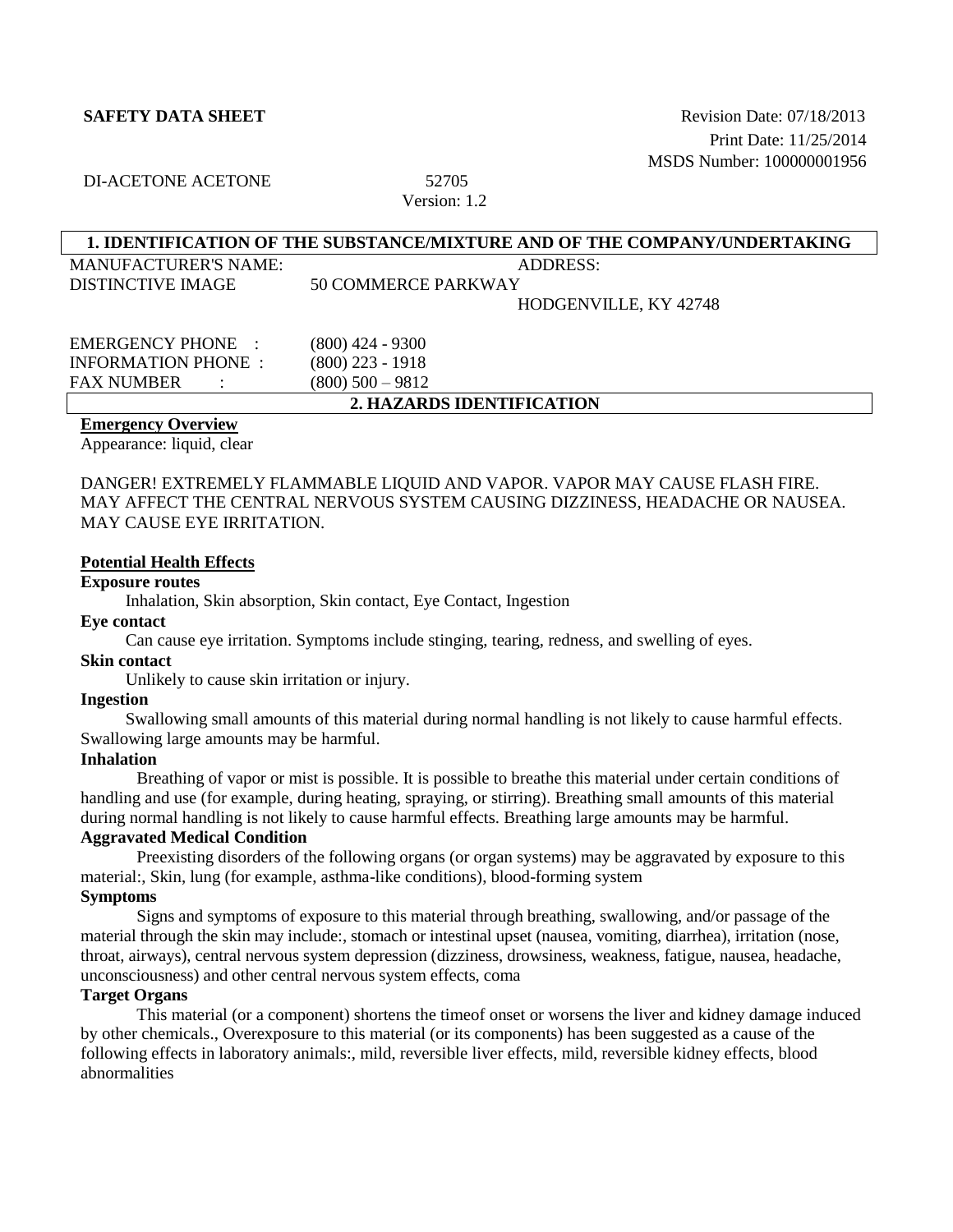| DI-ACETONE ACETONE | 52705 |
|--------------------|-------|
|                    |       |

Version: 1.2

### **Carcinogenicity**

This material is not listed as a carcinogen by the International Agency for Research on Cancer (IARC), the National Toxicology Program (NTP), or the Occupational Safety and Health Administration (OSHA).

### **Reproductive hazard**

This material (or a component) has been shown to cause harm to the fetus in laboratory animal studies. Harm to the fetus occurs only at exposure levels that harm the pregnant animal. The relevance of these findings to humans is uncertain.

| 3. COMPOSITION/INFORMATION ON INGREDIENTS                                  |               |              |  |  |
|----------------------------------------------------------------------------|---------------|--------------|--|--|
| <b>Hazardous Components</b><br>CAS-No. / trade secret no.<br>Concentration |               |              |  |  |
| Acetone                                                                    | $67 - 64 - 1$ | $90 - 100\%$ |  |  |

### **4. FIRST AID MEASURES**

### **Eyes**

If symptoms develop, immediately move individual away from exposure and into fresh air. Flush eyes gently with water for at least 15 minutes while holding eyelids apart; seek immediate medical attention.

### **Skin**

First aid is not normally required. However, it is recommended that exposed areas be cleaned by washing with soap and water.

### **Ingestion**

Seek medical attention. If individual is drowsy or unconscious, do not give anything by mouth; place individual on the left side with the head down. Contact a physician, medical facility, or poison control center for advice about whether to induce vomiting. If possible, do not leave individual unattended. **Inhalation**

If symptoms develop, move individual away from exposure and into fresh air. If symptoms persist, seek medical attention. If breathing is difficult, administer oxygen. Keep person warm and quiet; seek immediate medical attention.

# **Notes to physician**

**Hazards:** This material (or a component) has produced hyperglycemia and ketosis following substantial ingestion.

**Treatment:** No information available.

# **5. FIREFIGHTING MEASURES**

### **Suitable extinguishing media**

Dry chemical, Carbon dioxide (CO2), Water spray

# **Hazardous combustion products**

carbon dioxide and carbon monoxide

### **Precautions for fire-fighting**

Material is volatile and readily gives off vapors which may travel along the ground or be moved by ventilation and ignited by pilot lights, flames, sparks, heaters, smoking, electric motors, static discharge or other ignition sources at locations near the material handling point. Never use welding or cutting torch on or near drum (even empty) because product (even just residue) can ignite explosively. Wear full firefighting turn-out gear (full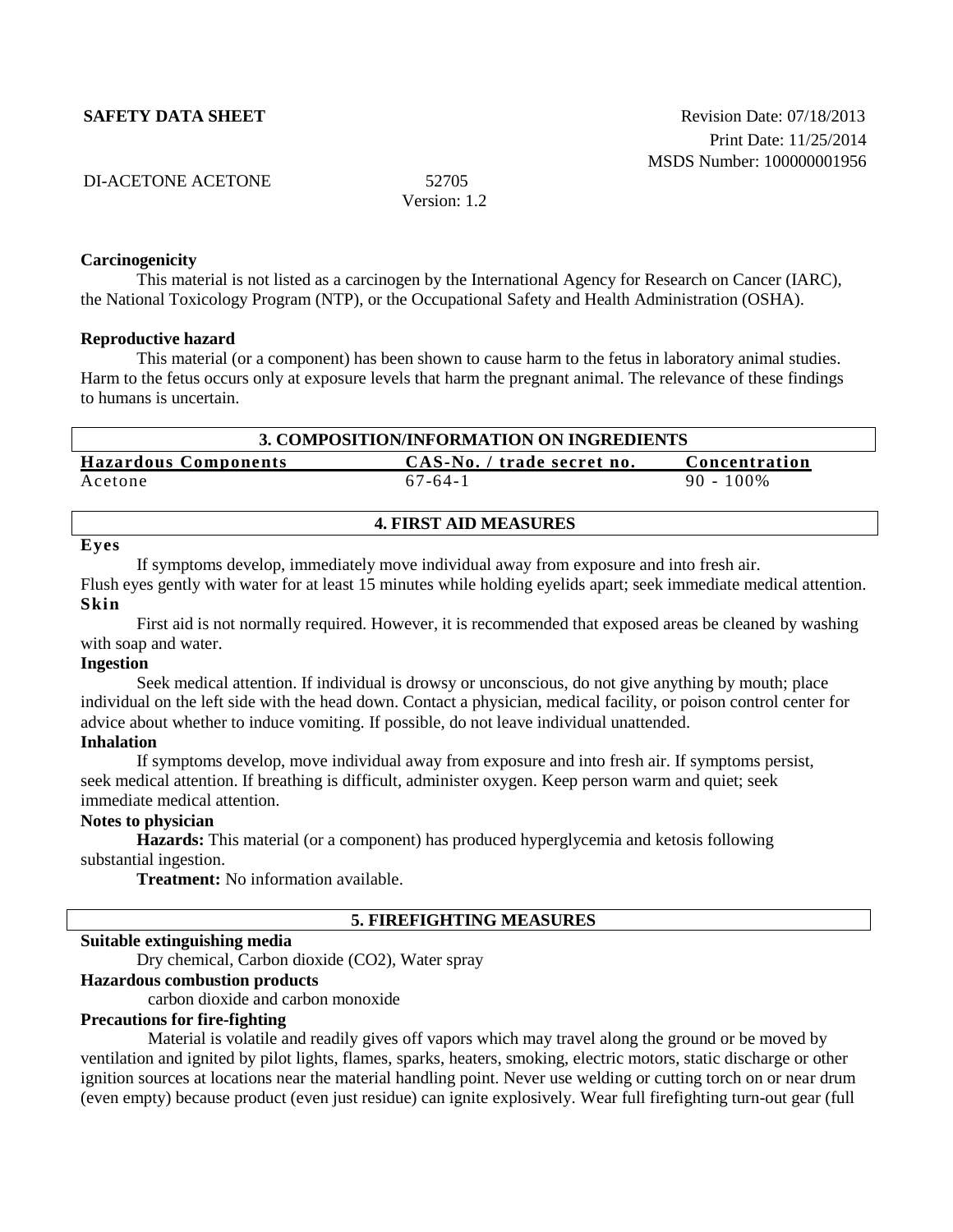**SAFETY DATA SHEET** SERVERSITY **Revision Date: 07/18/2013** Print Date: 11/25/2014 MSDS Number: 100000001956

### DI-ACETONE ACETONE 52705

Version: 1.2

Bunker gear), and respiratory protection (SCBA). Water may be ineffective for extinguishment unless used under favorable conditions by experienced fire fighters. Use water spray to cool fire exposed containers and structures

until fire is out if it can be done with minimal risk. Avoid spreading burning material with water used for cooling purposes.

# **NFPA Flammable and Combustible Liquids Classification**

Flammable Liquid Class IB

# **6. ACCIDENTAL RELEASE MEASURES**

### **Personal precautions**

For personal protection see section 8. Persons not wearing protective equipment should be excluded from area of spill until clean-up has been completed. Ensure adequate ventilation. Eliminate all ignition sources (flares, flames including pilot lights, electrical sparks). Pay attention to the spreading of gases especially at ground level (heavier than air) and to the direction of the wind.

# **Environmental precautions**

Prevent spreading over a wide area (e.g. by containment or oil barriers). Do not let product enter drains. Do not flush into surface water or sanitary sewer system. Local authorities should be advised if significant spillages cannot be contained.

# **Methods for cleaning up**

Contain spillage, and then collect with non-combustible absorbent material, (e.g. sand, earth, diatomaceous earth, vermiculite) and place in container for disposal according to local / national regulations (see section 13).

### **Other information**

Comply with all applicable federal, state, and local regulations. Suppress (knock down) gases/vapors/mists with a water spray jet.

# **7. HANDLING AND STORAGE**

# **Handling**

Containers of this material may be hazardous when emptied. Since emptied containers retain product residues (vapor, liquid, and/or solid), all hazard precautions given in the data sheet must be observed. Static ignition hazard can result from handling and use. Electrically bond and ground all containers, personnel and equipment before transfer or use of material. Special precautions may be necessary to dissipate static electricity for non-conductive containers. Use proper bonding and grounding during product transfer as described in National Fire Protection Association document NFPA 77.

# **Storage**

Store in a cool, dry, ventilated area, away from incompatible substances.

| 0. EAI USUNE CUNTINUES/I ENSUNAL I NUTECTIUN |                               |                                                                                  |  |  |
|----------------------------------------------|-------------------------------|----------------------------------------------------------------------------------|--|--|
| <b>Exposure Guidelines</b>                   |                               |                                                                                  |  |  |
| Acetone                                      |                               | 67-64-1                                                                          |  |  |
| <b>ACGIH</b>                                 | 8-hour, time-weighted average | $500$ ppm                                                                        |  |  |
| <b>ACGIH</b>                                 | Short-term exposure limit     | $750$ ppm                                                                        |  |  |
| <b>NIOSH</b>                                 | Time-weighted average         | 250 ppm concentration for up to a 10-hour<br>work day during a 40-hour work week |  |  |
| <b>NIOSH</b>                                 | Time-weighted average         | 590 mg/m3 concentration for up to a 10-                                          |  |  |

# **8. EXPOSURE CONTROLS/PERSONAL PROTECTION**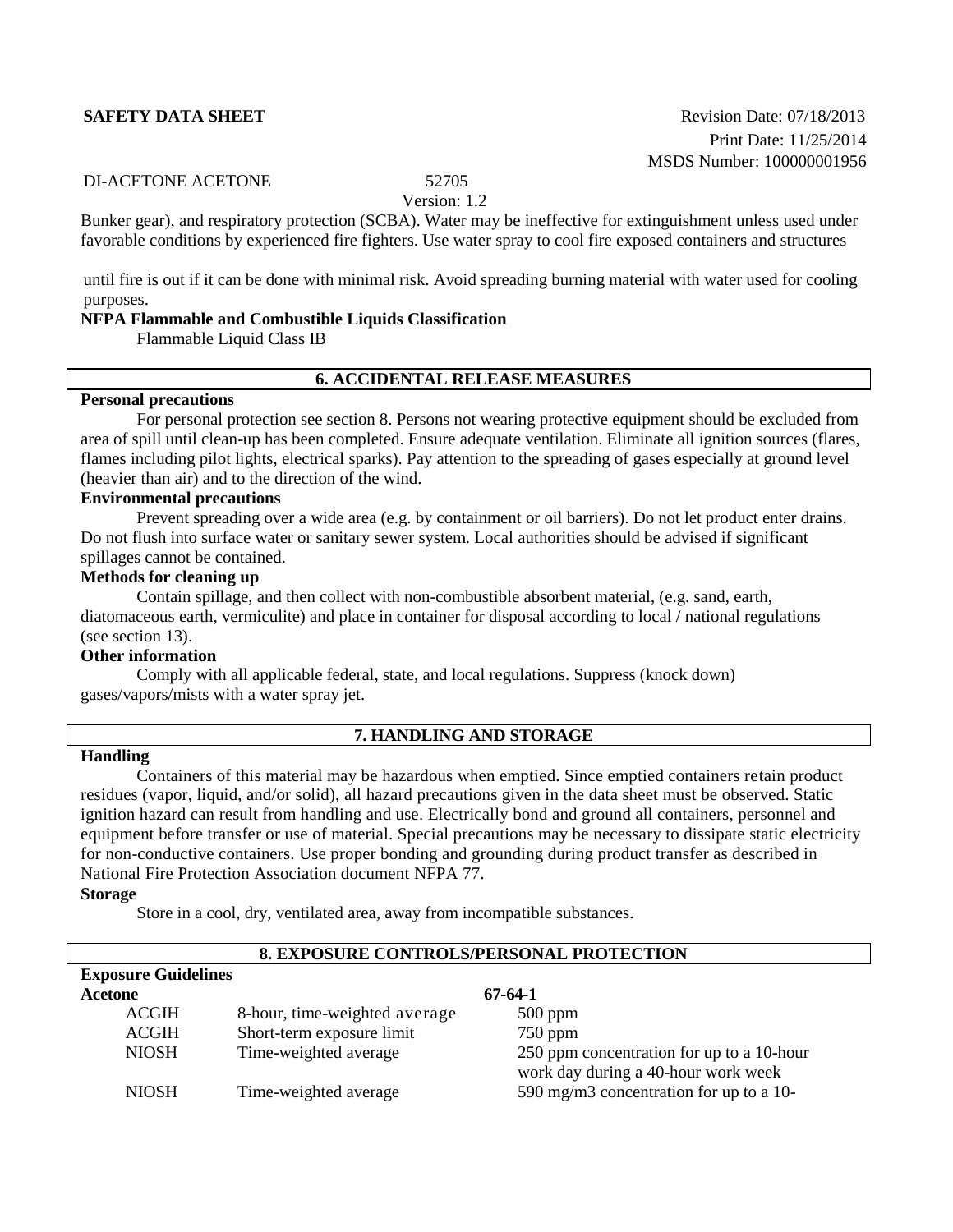**SAFETY DATA SHEET** SAFET **Revision Date: 07/18/2013** Print Date: 11/25/2014 MSDS Number: 100000001956

# DI-ACETONE ACETONE 52705

Version: 1.2

|        |             |                              | hour work day during a 40-hour work week |
|--------|-------------|------------------------------|------------------------------------------|
|        | <b>OSHA</b> | Short-term exposure limit    | $2,400 \text{ mg/m}$ 3                   |
|        | <b>OSHA</b> | 8-hour time weighted average | $1,000$ ppm                              |
|        | <b>OSHA</b> | 8-hour time weighted average | $2,400 \text{ mg/m}$                     |
|        | <b>OSHA</b> | 8-hour time weighted average | $750$ ppm                                |
|        | <b>OSHA</b> | 8-hour time weighted average | $1,800 \text{ mg/m}$ 3                   |
|        | <b>OSHA</b> | Short-term exposure limit    | $1,000$ ppm                              |
| $\sim$ | .           |                              |                                          |

### **General advice**

These recommendations provide general guidance for handling this product. Personal protective equipment should be selected for individual applications and should consider factors which affect exposure potential, such as handling practices, chemical concentrations and ventilation. It is ultimately the responsibility of the employer to follow regulatory guidelines established by local authorities.

### **Exposure controls**

Provide sufficient mechanical (general and/or local exhaust) ventilation to maintain exposure below exposure guidelines (if applicable) or below levels that cause known, suspected or apparent adverse effects. **Eye protection**

Wear chemical splash goggles when there is the potential for exposure of the eyes to liquid, vapor or mist.

### **Skin and body protection**

Wear resistant gloves (consult your safety equipment supplier).

# **Respiratory protection**

A NIOSH-approved air-purifying respirator with an appropriate cartridge and/or filter may be permissible under certain circumstances where airborne concentrations are expected to exceed exposure limits (if applicable) or if overexposure has otherwise been determined. Protection provided by air-purifying respirators is limited. Use a positive pressure, air-supplied respirator if there is any potential for uncontrolled release, exposure levels are not known or any other circumstances where an air-purifying respirator may not provide adequate protection.

| 9. PHYSICAL AND CHEMICAL PROPERTIES         |                             |  |  |  |
|---------------------------------------------|-----------------------------|--|--|--|
| Physical state<br>liquid                    |                             |  |  |  |
| Color                                       | clear                       |  |  |  |
| Odor characteristic                         |                             |  |  |  |
| Boiling point/boiling range                 | 133 °F / 56 °C              |  |  |  |
| pH                                          |                             |  |  |  |
| Flash point                                 | $0 °F / -18 °C$             |  |  |  |
| Lower explosion limit/Upper explosion limit | $2.1\%$ (V) / 13 % (V)      |  |  |  |
| Vapor pressure                              | 18.530 mmHg @ 68 °F / 20 °C |  |  |  |
| Density                                     | 0.790 g/cm3 @ 68 °F / 20 °C |  |  |  |
|                                             | 6.59 lb/gal @ 68 °F / 20 °C |  |  |  |
| Water solubility                            | soluble                     |  |  |  |
| Partition coefficient: n-octanol/water      | 0.2                         |  |  |  |
| Viscosity, dynamic                          | $0.3$ mPa-s                 |  |  |  |

### **10. STABILITY AND REACTIVITY**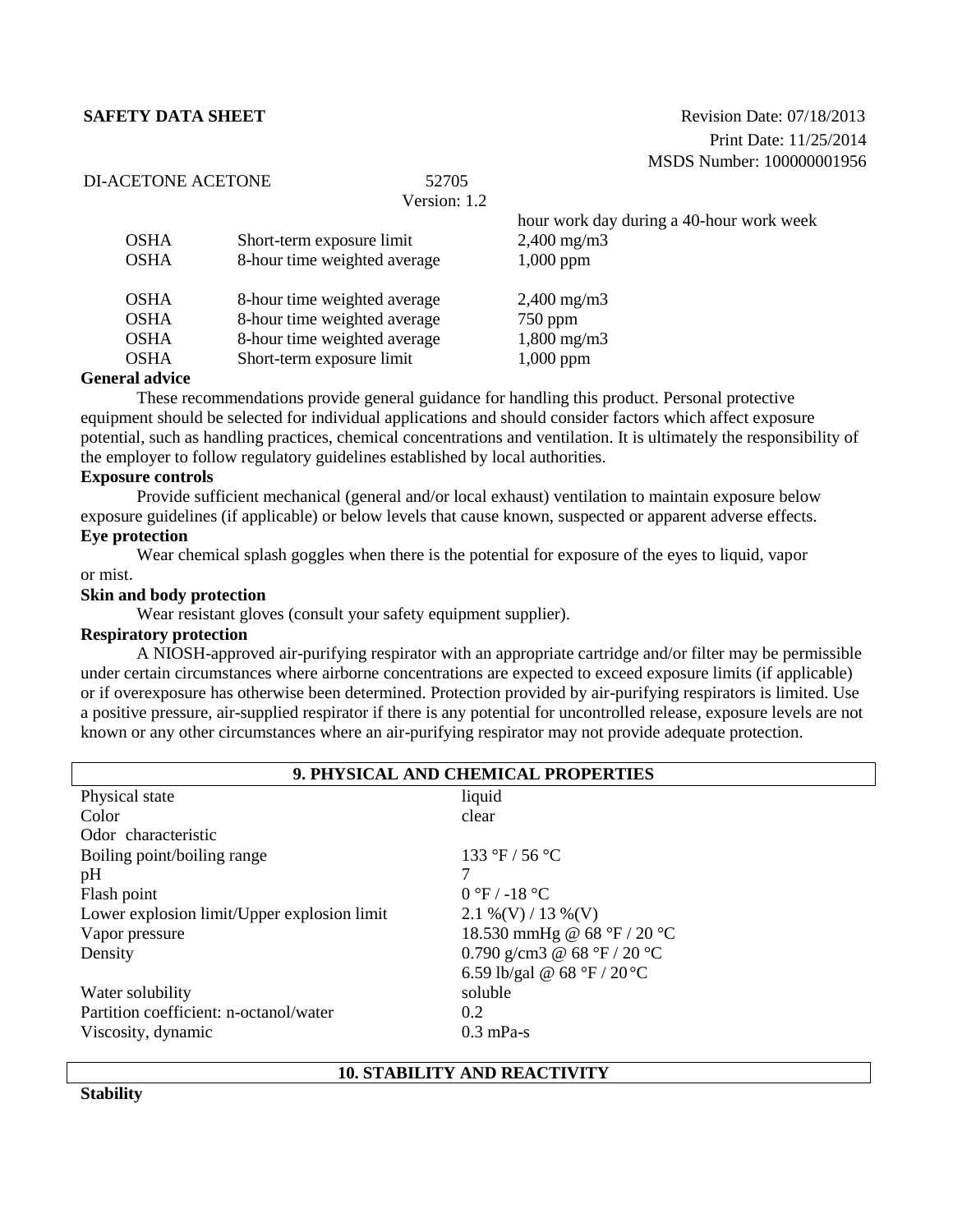# DI-ACETONE ACETONE 52705

Version: 1.2

# Stable.

# **Conditions to avoid**

Heat, flames and sparks.

### **Incompatible products**

Acids, alkalis, Amines, Ammonia, halogens, peroxides, Reducing agents, Strong oxidizing agents

### **Hazardous decomposition products** carbon

dioxide and carbon monoxide

## **Hazardous reactions**

**Biodegradability**

Product will not undergo hazardous polymerization.

# **11. TOXICOLOGICAL INFORMATION**

Acute oral toxicity Acute oral toxicity - : no data available Product Acute oral toxicity – Components Acetone : LD50: 5,800 mg/kg Species: rat Symptoms: tremors Acute inhalation toxicity Acute inhalation toxicity - : no data available Product Acute inhalation toxicity – Components Acetone : LC50: 16,000 mg/l Exposure time: 4 h Species: rat **Acute dermal toxicity** Acute dermal toxicity - : no data available Product Acute dermal toxicity – Components

Acetone : LD50: 7,426 mg/kg Species: guinea pig **Acute toxicity (other routes of administration)** Acute toxicity (other routes of administration) : no data available

## **12. ECOLOGICAL INFORMATION**

| : no data available              |
|----------------------------------|
|                                  |
| : Remarks: Readily biodegradable |
|                                  |
| : no data available              |
|                                  |
|                                  |
| : no data available              |
|                                  |
| : LC50: 6,100 mg/l               |
| : 48h                            |
| Species: Oncorhynchus mykiss     |
|                                  |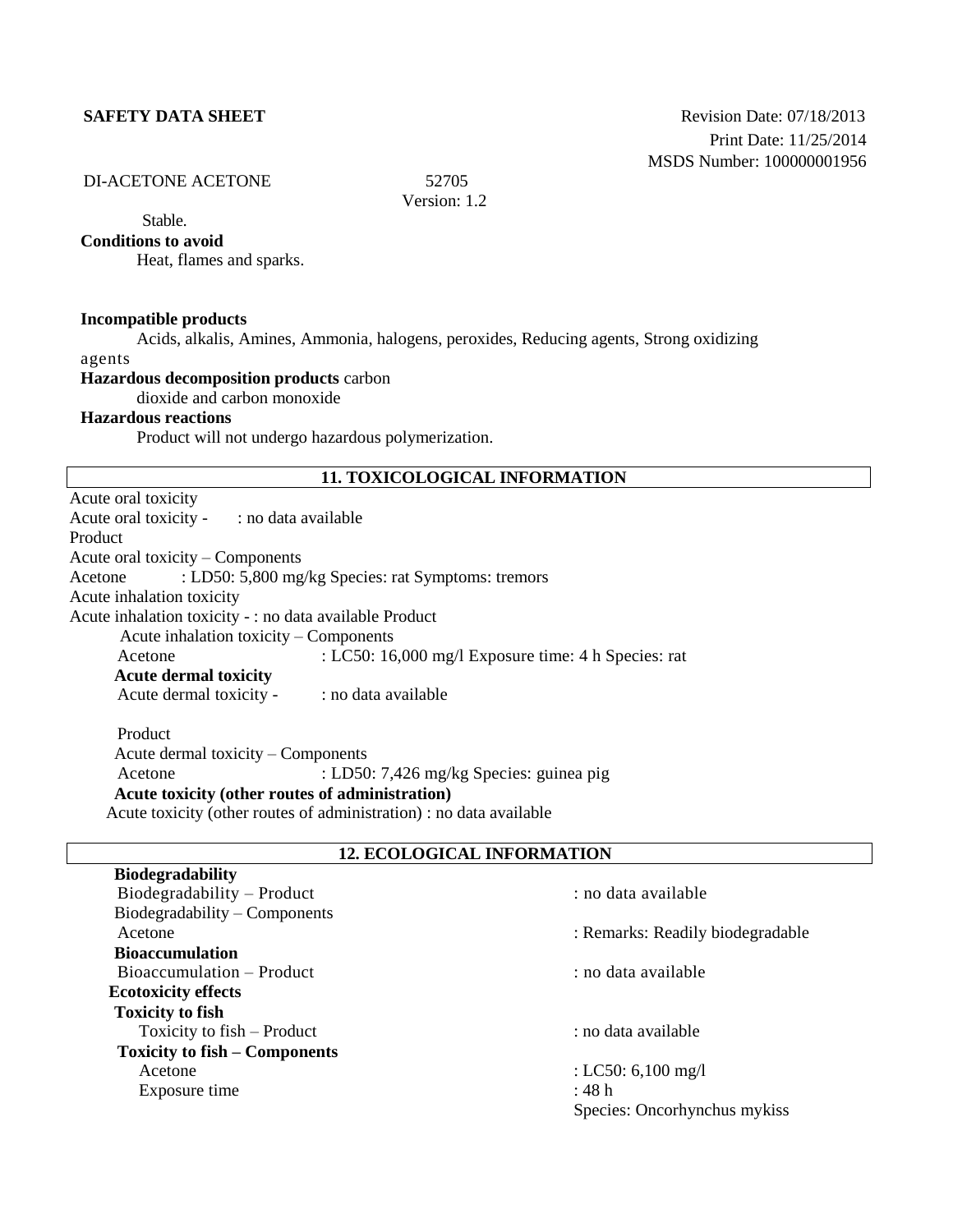**SAFETY DATA SHEET** Revision Date: 07/18/2013 Print Date: 11/25/2014 MSDS Number: 100000001956

DI-ACETONE ACETONE 52705

Version: 1.2

(rainbow trout)

### **Toxicity to daphnia and other aquatic invertebrates**

Toxicity to daphnia and other aquatic invertebrates - Product : no data available : no data available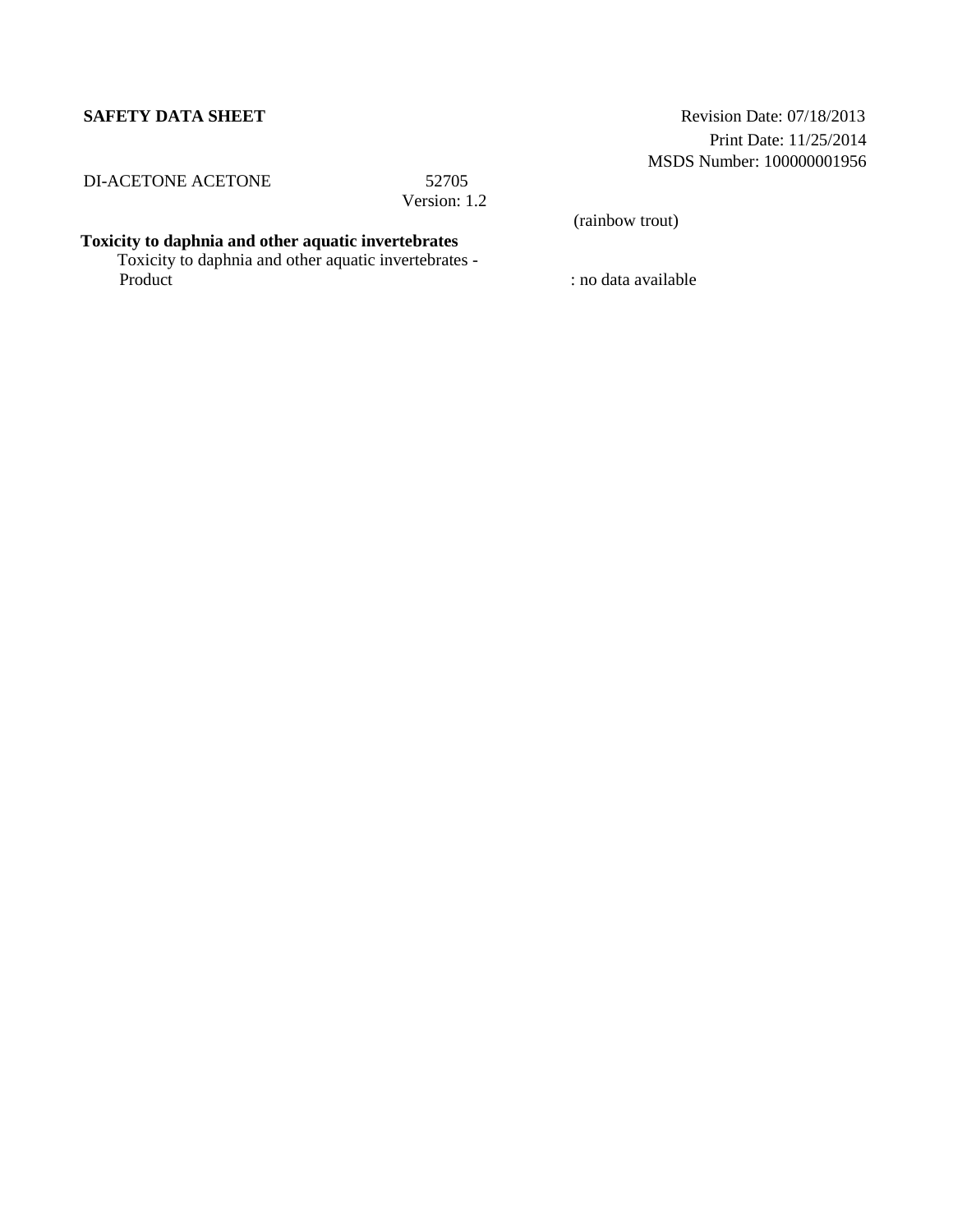## **SAFETY DATA SHEET**

| <b>Revision Date: 07/18/2013</b> |
|----------------------------------|
| Print Date: 11/25/2014           |
| MSDS Number: 100000001956        |

# DI-ACETONE ACETONE 52705

Version: 1.2

# **Toxicity to daphnia and other aquatic invertebrates – Components**

Acetone : EC50: 7,630 mg/l Exposure time: 48 h Species: Daphnia magna (Water flea) Test substance: Acetone

# **Toxicity to algae**

 Toxicity to algae - Product : no data available : no data available **Toxicity to algae – Components Toxicity to bacteria** Toxicity to bacteria -

Product : no data available : no data available : no data available

# **13. DISPOSAL CONSIDERATIONS**

# **Waste disposal methods**

Dispose of in accordance with all applicable local, state and federal regulations.

Acetone

Remarks: no data available

| <b>14. TRANSPORT INFORMATION</b>                                        |                                               |                         |                                     |                                |                                                 |
|-------------------------------------------------------------------------|-----------------------------------------------|-------------------------|-------------------------------------|--------------------------------|-------------------------------------------------|
| <b>REGULATION</b>                                                       |                                               |                         |                                     |                                |                                                 |
| ID<br><b>NUMBER</b>                                                     | PROPER SHIPPING NAME                          | *HAZARD<br><b>CLASS</b> | <b>SUBSIDIARY</b><br><b>HAZARDS</b> | <b>PACKING</b><br><b>GROUP</b> | <b>MARINE</b><br><b>POLLUTANT</b><br>/LTD. QTY. |
| <b>U.S. DOT - ROAD</b>                                                  |                                               |                         |                                     |                                |                                                 |
| UN 1090 Acetone                                                         |                                               | 3                       |                                     | $\mathbf{I}$                   |                                                 |
| <b>U.S. DOT - RAIL</b>                                                  |                                               |                         |                                     |                                |                                                 |
| <b>UN 1090 ACETONE</b>                                                  |                                               | 3                       |                                     | $\mathbf{I}$                   |                                                 |
|                                                                         | <b>U.S. DOT - INLAND WATERWAYS</b>            |                         |                                     |                                |                                                 |
| <b>UN 1090 ACETONE</b>                                                  |                                               | 3                       |                                     | $\mathbf{I}$                   |                                                 |
|                                                                         | <b>TRANSPORT CANADA - ROAD</b>                |                         |                                     |                                |                                                 |
| UN 1090 ACETONE                                                         |                                               | 3                       |                                     | $\mathbf{I}$                   |                                                 |
|                                                                         | <b>TRANSPORT CANADA - RAIL</b>                |                         |                                     |                                |                                                 |
| <b>UN 1090 ACETONE</b>                                                  |                                               | $\mathcal{R}$           |                                     | $\mathbf{I}$                   |                                                 |
|                                                                         | <b>TRANSPORT CANADA - INLAND WATERWAYS</b>    |                         |                                     |                                |                                                 |
| UN 1090 ACETONE                                                         |                                               |                         |                                     | $\mathbf{I}$                   |                                                 |
|                                                                         | <b>INTERNATIONAL MARITIME DANGEROUS GOODS</b> |                         |                                     |                                |                                                 |
| <b>UN 1090 ACETONE</b>                                                  |                                               |                         |                                     | $\mathbf{I}$                   |                                                 |
| <b>INTERNATIONAL AIR TRANSPORT ASSOCIATION - CARGO</b>                  |                                               |                         |                                     |                                |                                                 |
| UN 1090 Acetone                                                         |                                               |                         |                                     | $\mathbf{I}$                   |                                                 |
| <b>INTERNATIONAL AIR TRANSPORT ASSOCIATION - PASSENGER</b>              |                                               |                         |                                     |                                |                                                 |
| <b>UN 1090 ACETONE</b>                                                  |                                               |                         |                                     | $\Pi$                          |                                                 |
| <b>MEXICAN REGULATION FOR THE LAND TRANSPORT OF HAZARDOUS MATERIALS</b> |                                               |                         |                                     |                                |                                                 |
| <b>AND WASTES</b>                                                       |                                               |                         |                                     |                                |                                                 |
| UN 1090 ACETONA                                                         |                                               | 3                       |                                     | $\mathbf{I}$                   |                                                 |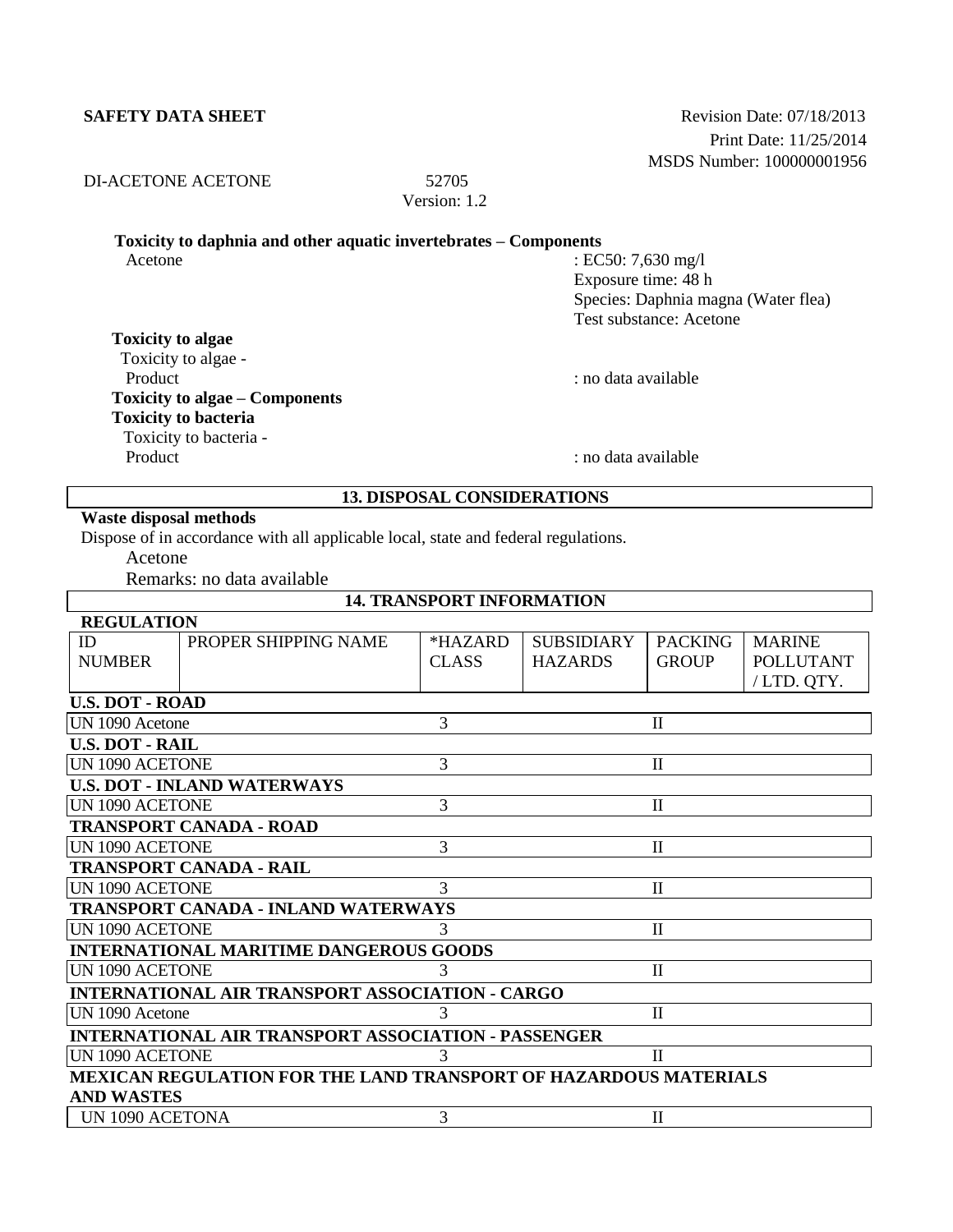**SAFETY DATA SHEET** Revision Date: 07/18/2013 Print Date: 11/25/2014 MSDS Number: 100000001956

DI-ACETONE ACETONE 52705

Version: 1.2

# **\*ORM = ORM-D, CBL = COMBUSTIBLE LIQUID**

Dangerous goods descriptions (if indicated above) may not reflect quantity, end-use or region-specific exceptions that can be applied. Consult shipping documents for descriptions that are specific to the shipment.

| <b>15. REGULATORY INFORMATION</b>                                                                                                |                      |  |
|----------------------------------------------------------------------------------------------------------------------------------|----------------------|--|
| <b>California Prop. 65</b>                                                                                                       |                      |  |
| WARNING! This product contains a chemical known to the State of California to cause cancer.                                      |                      |  |
| Benzene                                                                                                                          |                      |  |
| WARNING! This product contains a chemical known to the State of California to cause birth defects or<br>other reproductive harm. |                      |  |
| Benzene                                                                                                                          |                      |  |
| WARNING! This product contains a chemical known to the State of California to cause cancer.<br>Benzene                           |                      |  |
| WARNING! This product contains a chemical known to the State of California to cause birth defects or                             |                      |  |
| other reproductive harm.                                                                                                         |                      |  |
| Benzene                                                                                                                          |                      |  |
| <b>SARA Hazard Classification</b>                                                                                                |                      |  |
| <b>SARA 311/312</b>                                                                                                              |                      |  |
| <b>Classification</b>                                                                                                            |                      |  |
| Fire Hazard                                                                                                                      |                      |  |
| <b>Acute Health Hazard</b>                                                                                                       |                      |  |
| <b>New Jersey RTK Label Information</b>                                                                                          |                      |  |
| $67 - 64 - 1$<br>Acetone                                                                                                         |                      |  |
| Pennsylvania RTK Label Information                                                                                               |                      |  |
| Acetone<br>$67 - 64 - 1$                                                                                                         |                      |  |
| <b>Notification status</b>                                                                                                       |                      |  |
| <b>US. Toxic Substances Control Act</b>                                                                                          | y (positive listing) |  |
| Canada. Canadian Environmental Protection Act (CEPA).                                                                            |                      |  |
| Domestic Substances List (DSL). (Can. Gaz. Part II, Vol. 133)                                                                    | y (positive listing) |  |
| Australia. Industrial Chemical (Notification and Assessment) Act                                                                 | y (positive listing) |  |
| New Zealand. Inventory of Chemicals (NZIoC), as published by ERMA New Zealand<br>y (positive listing)                            |                      |  |
| Japan. Kashin-Hou Law List<br>y (positive listing)                                                                               |                      |  |
| Korea. Toxic Chemical Control Law (TCCL) List                                                                                    | y (positive listing) |  |
| Philippines. The Toxic Substances and Hazardous and Nuclear Waste Control Act                                                    | y (positive listing) |  |
| China. Inventory of Existing Chemical Substances                                                                                 | y (positive listing) |  |
| <b>Reportable quantity - Product</b><br>US. EPA CERCLA Hazardous Substances (40 CFR 302)<br>5000 lbs                             |                      |  |
| <b>Reportable quantity-Components</b>                                                                                            |                      |  |

Acetone 67-64-1 5000 lbs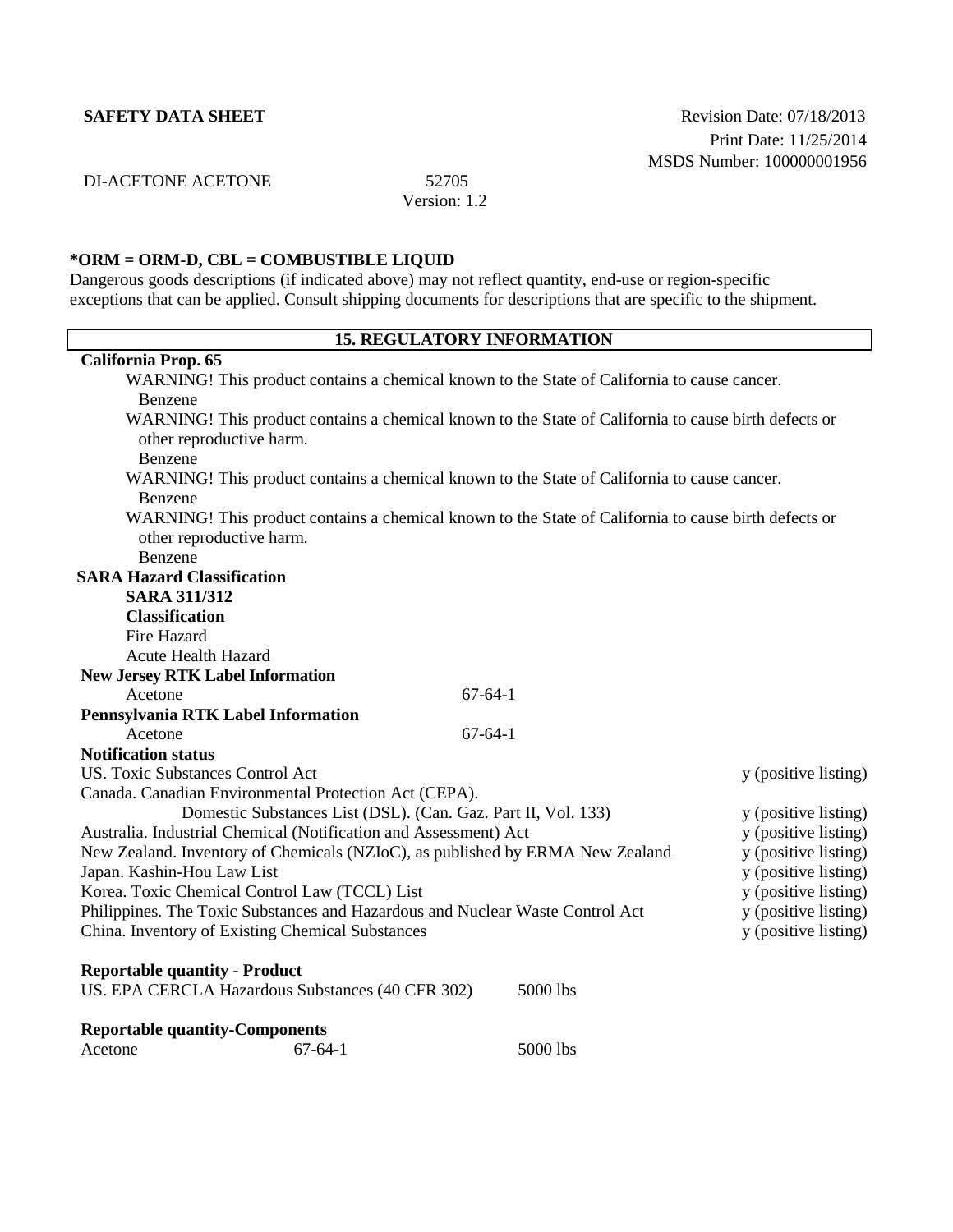# **SAFETY DATA SHEET** SAFETY **Revision Date: 07/18/2013** Print Date: 11/25/2014 MSDS Number: 100000001956

# DI-ACETONE ACETONE 52705

Version: 1.2

|                  | <b>HMIS</b> | <b>NFPA</b> |
|------------------|-------------|-------------|
| Health           |             |             |
| Flammability     |             |             |
| Physical hazards |             |             |
| Instability      |             |             |
| Specific Hazard  | $- -$       | $- -$       |

# **16. OTHER INFORMATION**

The information accumulated is based on the data of which we are aware and is believed to be correct as of the date hereof. Since this information may be applied under conditions beyond our control and with which we may be unfamiliar and since data made become available subsequently to the date hereof, we do not assume any responsibility for the results of its use. Recipients are advised to confirm in advance of need that the information is current, applicable, and suitable to their circumstances.